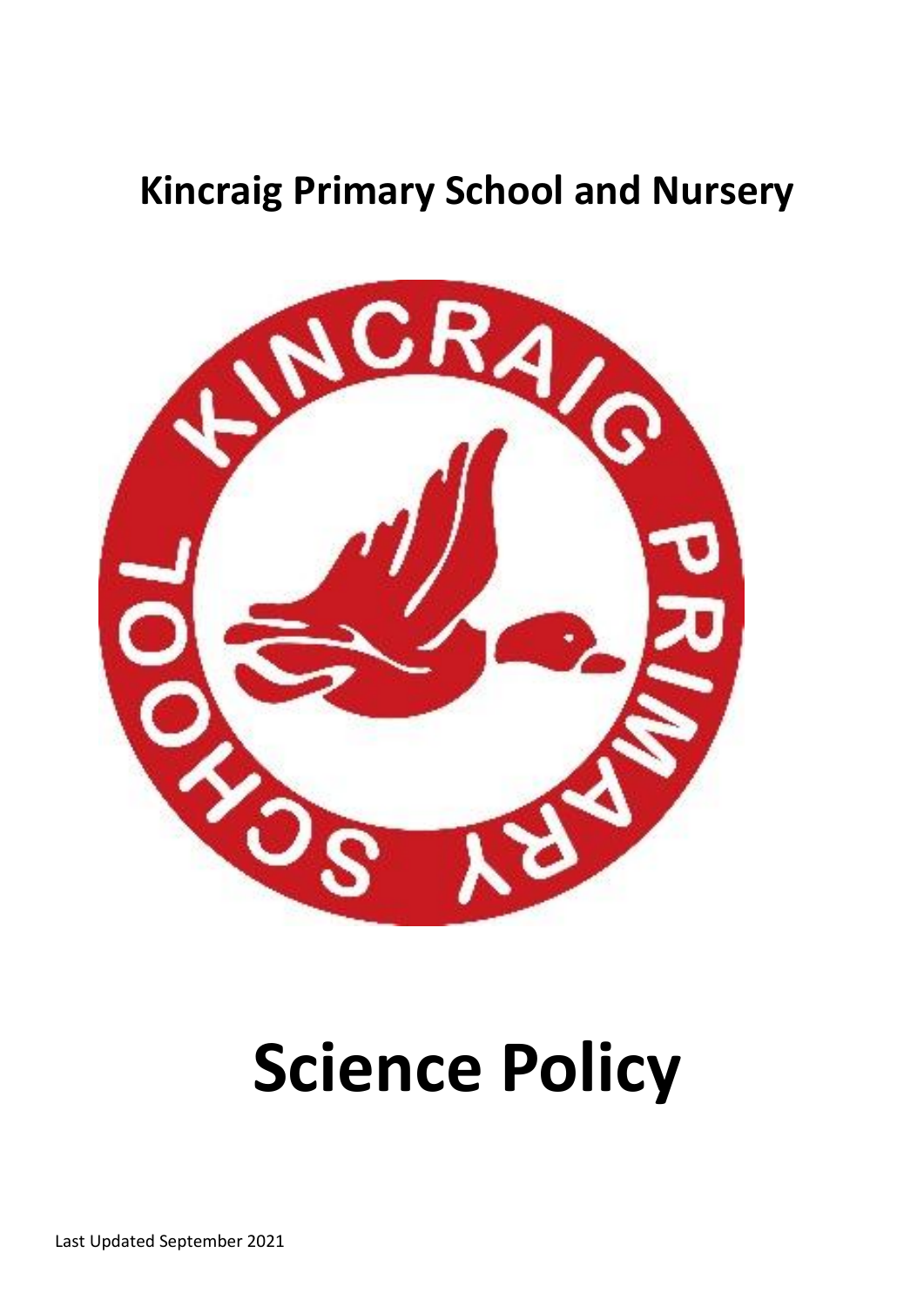

## **Kincraig Primary School and Nursery**

## **Science Policy**

### **Introduction**

At Kincraig Primary School we value Science because;

- It makes an increasingly important contribution to all aspects of life.
- All children are naturally curious about their environment and Science makes a valuable contribution to their knowledge and understanding of the world.
- It is a core subject of the National Curriculum and children develop awareness and knowledge as detailed in the National Curriculum statements.

#### **Aims**

These aims are intended for all pupils in school. How they are implemented will be dependent on the age and ability of the pupils:

- To build upon the best primary practice of learning where possible through investigation and firsthand experience.
- To develop knowledge and understanding of important scientific ideas, processes and skills and to relate these to everyday experiences.
- To enable children to be effective communicators of scientific ideas, facts and data using appropriate scientific vocabulary.
- To explore values and attitudes through Science.

#### **Entitlement and curriculum provision**

Science is a core subject within the National Curriculum and all the pupils of this school must have access to Science appropriate to their age and stage of development. We believe that a broad and balanced Science is the entitlement of all children, regardless of ethnic origin, gender, class, aptitude or disability. Science is not taught in isolation but will draw naturally from and contribute towards other areas of the curriculum.

In the **Foundation Stage** Science is taught largely through Understanding the World, but is linked to all 7 areas of the EYFS.

At **Key Stage 1** pupils observe, explore and ask questions about living things, materials and physical phenomena. They begin to work together to collect evidence to help them answer questions and to link this to simple scientific ideas. They begin to evaluate evidence and consider whether tests or comparisons are fair. They use reference materials to find out more about scientific ideas. They share ideas and communicate them using scientific language, drawings, charts and tables with the help of ICT if it is appropriate.

Last Updated September 2021 At **Key Stage 2** pupils learn about a wider range of living things, materials and physical phenomena. They make links between ideas and explain things using simple models and theories. They apply their knowledge and understanding of scientific ideas to familiar phenomena, everyday things and their personal health. They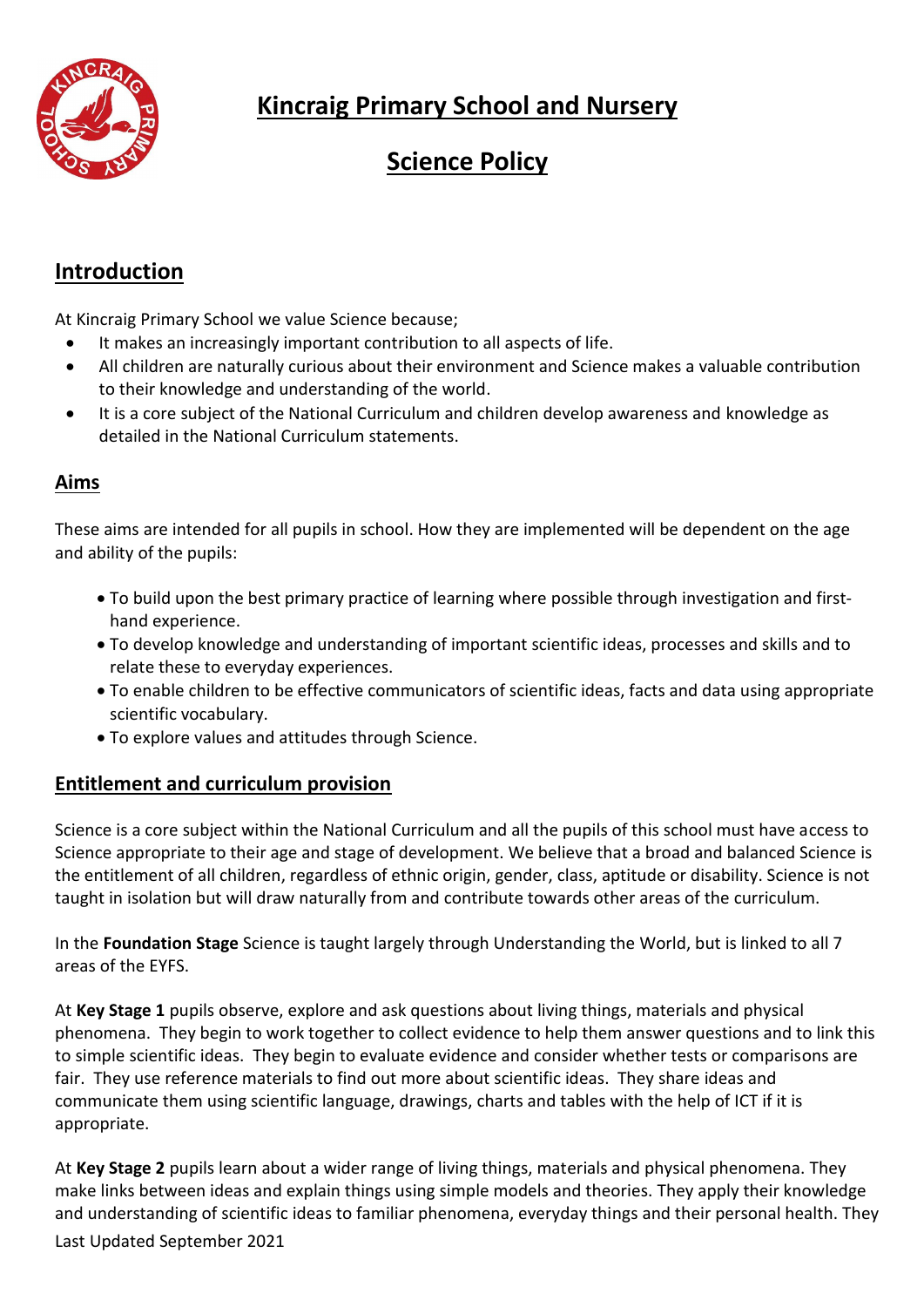think about the effects of scientific and technological developments on the environment and in other contexts. They carry out more systematic investigations, working on their own and with others. They use a range of reference sources in their work. They talk about their work and its significance, using a wide range of scientific language, conventional diagrams, charts, graphs and ICT to communicate their ideas.

#### **Teaching and learning**

All lessons have clear learning objectives, which are shared and reviewed with the pupils effectively. A variety of strategies, including questioning, discussion, concept mapping and marking, are used to assess progress. The information is used to identify what is taught next.

Activities inspire the pupils to experiment and investigate the world around them and to help them raise their own questions such as "Why...?", "How...?" and "What happens if...?"

Activities develop the skills of enquiry, observation, locating sources of information, selecting appropriate equipment and using it safely, measuring and checking results, making comparisons and communicating results and findings.

Activities are challenging, motivating and extend pupils' learning.

Pupils have frequent opportunities to develop their skills in, and take responsibility for, planning investigative work, selecting relevant resources, making decisions about sources of information, carrying out activities safely and deciding on the best form of communicating their findings.

#### **The contribution of science to other aspects of the curriculum**

The teaching of literacy, numeracy and Computing is promoted strongly in science as part of this school's drive to raise standards in English and mathematics. Science is used to extend and enable the pupils to practise the skills of language and literacy and numeracy.

#### **English**

In particular, at Key Stage 1, the pupils are encouraged to use their speaking and listening skills to describe what they see and explain what they are going to do next. At Key Stage 2 the pupils are encouraged to develop their skills of writing to record their planning, what they observe and what they found out. In relation to science, they should be applying their English skills at levels similar to those which they are using in their English work.

#### **Maths**

At both key stages the pupils are expected to use their knowledge and understanding of measurement and data handling at appropriate levels. In science, they should be applying their mathematical skills at levels similar to those which they are using in their mathematics' lessons.

#### **Computing skills**

The pupils' computing skills are applied as identified in the medium-term planning. At both key stages this involves the pupils using skills to: locate and research information (CD ROM, internet); record findings (using text, data and tables); log changes to the environment over time (sensing equipment); gain confidence in using calculators, video cameras, digital cameras, and tape-recorder, as well as the computer. The use of

Last Updated September 2021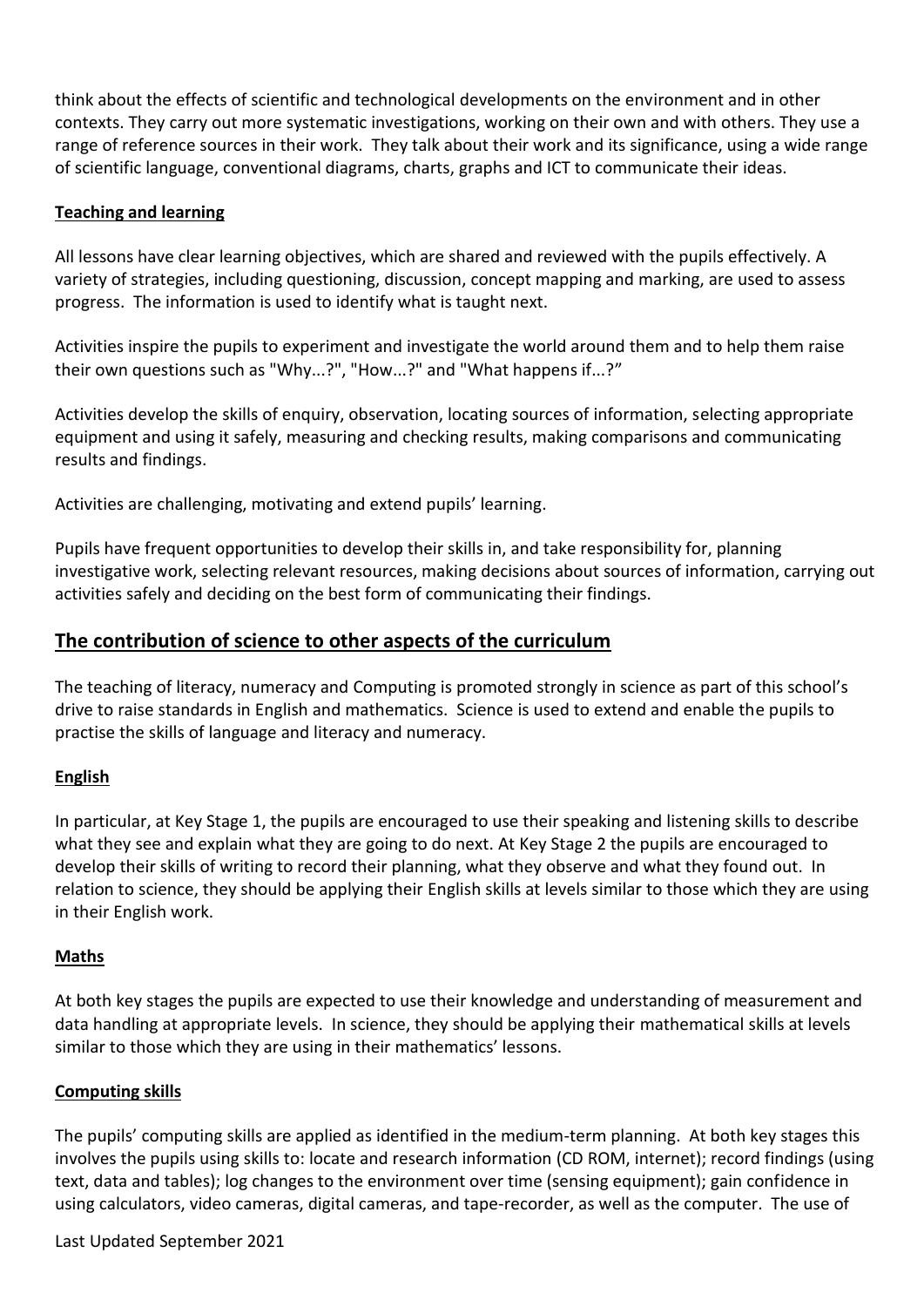this equipment is indicated in medium-term planning and must be used. It forms an important part of the entitlement of all pupils in computing.

#### **Spiritual development**

Spiritual development is encouraged through reminding pupils of the wonder of science and the effect of scientific discoveries on the modern world. Topical scientific issues are also discussed as appropriate.

#### **Relationships and Sex Education**

Teachers need to take into account the themes appropriate to their age group when planning for Science, for e.g. Puberty links with Year 5 Science module – Animals including Humans

#### **Special Educational Needs**

We believe that all children at Kincraig Primary School should have equal access to Science so that they may have the opportunity to progress and demonstrate achievement irrespective of ability or special educational needs.

Where special educational needs are identified, teachers will endeavour to provide such pupils with appropriately challenging work at each key stage, in line with the requirements of the NC.

Where pupils have special educational needs which are not identified as being learning difficulties, but require other special provision (e.g. the use of technological aids in practical and written work) then we will as a school, endeavour to make appropriate provision for such children.

#### **Equal Opportunities and Differentiation**

It is important when planning work in Science that the teacher pays close attention to equal opportunity in respect of gender, race, the needs of the most able children and those children with special educational needs.

#### **Points for consideration by teachers when planning Science work are: -**

Am I promoting Science equally to both sexes?

Is the material I am using attractive to all children – particular care should be taken when using illustrations in books.

Take care when planning work so that racial ethics are given consideration, especially in work connected with the human body and food.

Am I catering for the needs of the most able children and those with learning difficulties? Will the work provided enable all children to feel that they are achieving and progressing?

If there is evidence of underachievement by any group, positive corrective action must be initiated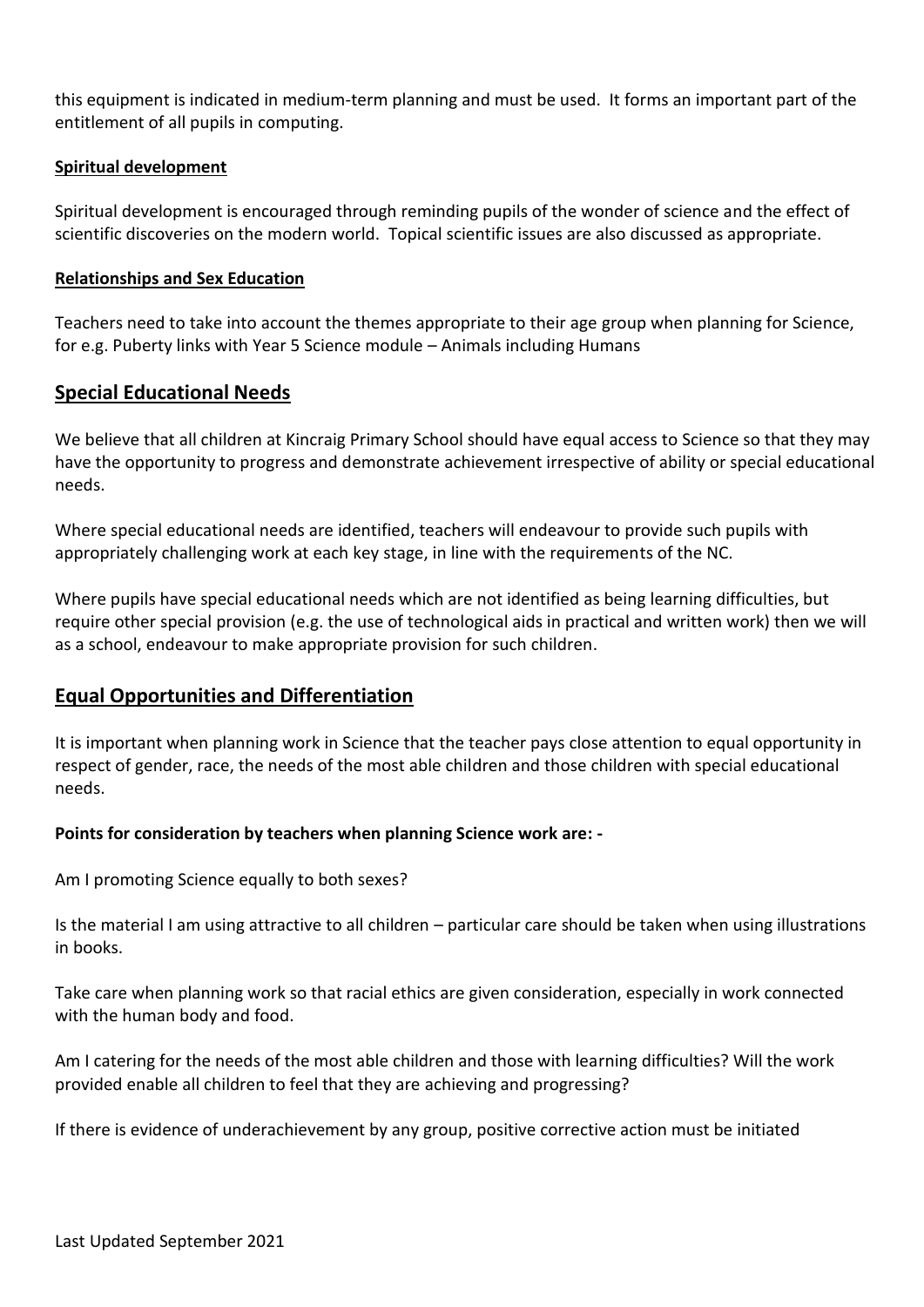#### **Assessment and Record Keeping**

All class teachers will use their assessment of the children in their class to plan appropriate work in Science. Class teachers will make an assessment of each child's progress in Science and keep appropriate records of achievement.

Class teachers will identify assessments in their medium term planning, showing the programme of study, and progression. In this way, assessment is built into teaching and not simply added on at the end. The teacher will then be able to use their assessment of children's progress in Science to plan further appropriate work. Records of each pupil's progress are kept by their teachers and handed on at the end of the year. Teachers analyse pupils' progress at the end of each school year to complete the annual report to parent. This report takes the form of a summary of the teachers' observations and continued assessment of the pupils at work thus giving parents a view of what their children know, understand and can do.

#### **Key Stage 1 (assessment)**

Assessment is an on-going process brought about by:

- Observation of children working
- Discussion with children before, during and after working
- Finding out activities
- Looking at/marking children's work
- Specific assessment tasks planned by the teacher
- Assessment tasks

#### **Key Stage 2 (assessment)**

Assessment will be as for KS1 but selected children may be required to take a written tests at the end of KS2.

#### **Essential Health and Safety Information**

It is important that all teachers are aware of the responsibility they have regarding health and safety both inside and outside the classroom. Teachers need to take account of both the children's and their own health and safety when involved in Science activities.

Safe practice as indicated in The Association of Science Education publication, "Be Safe!" must be promoted at all times.

Teachers must also take into account the school's Health and Safety policy and Risk assessment policy.

Further information on health and safety issues and safety points specific to individual science investigations, teachers should refer to The National Curriculum in England 2013

#### **Homework**

No specific homework is set at either Key Stages. If teachers wish to set homework they need to select homework activities carefully so that parents and carers can provide the right levels of support or be provided with background support beforehand.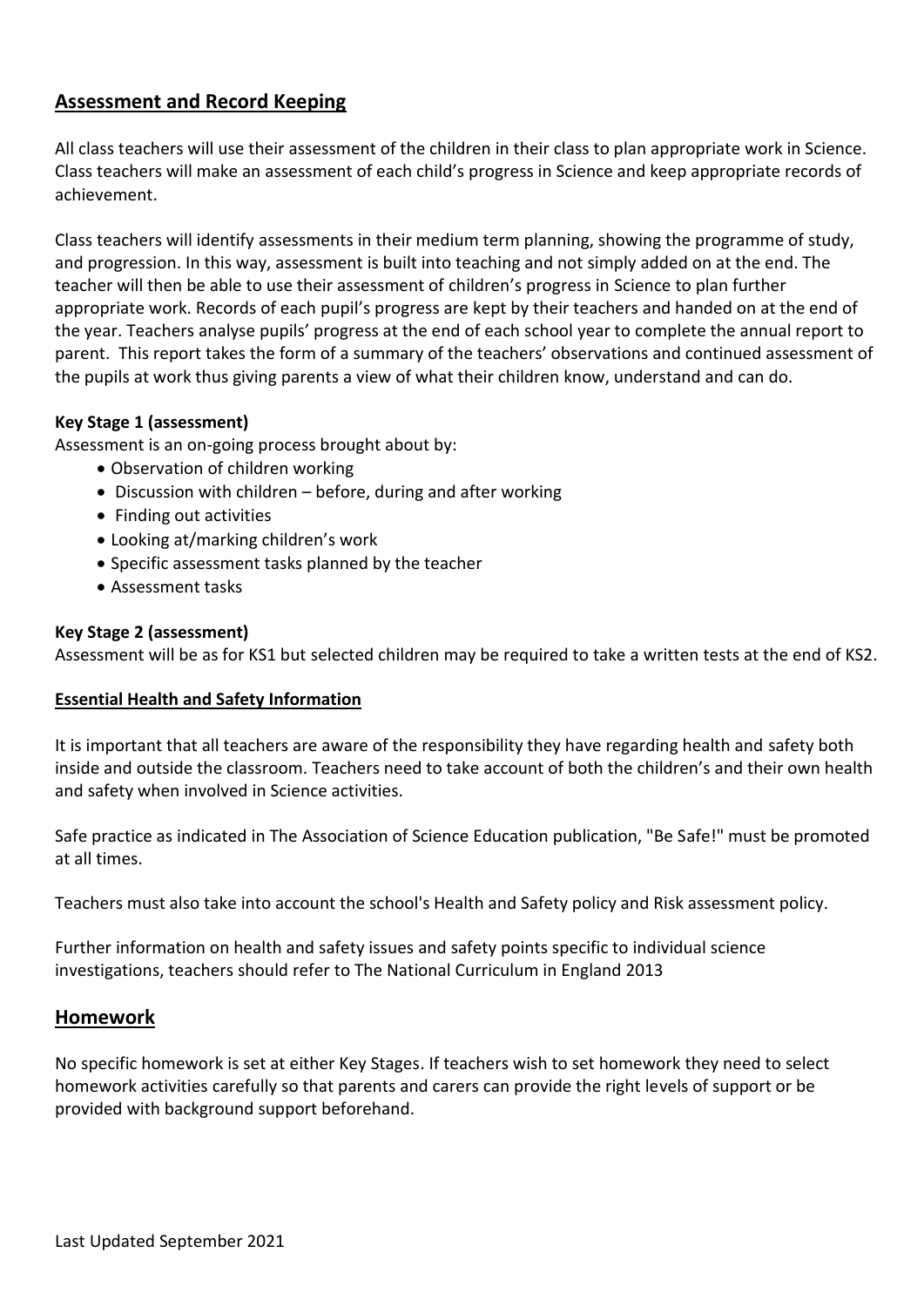#### **Staff development and training opportunities**

Staff development needs will be built into the school's staff development programme. The needs of individual member of staff (teaching and non-teaching) are identified as a result of the school's performance management programme. Staff attending training are expected to share the useful points with other relevant staff.

#### **How the subject is monitored and evaluated**

All teachers are responsible for monitoring standards; this is overseen by the Senior Leadership Team.

#### **Role of the Co-ordinator**

The role of the Science co-ordinator is:

- To co-ordinate the teaching of science within the school
- To monitor the use of the policy
- To ensure continuity and progression of the teaching and learning of Science across the key stages and the school
- To make changes to the policy if necessary
- To order and maintain resources
- To manage the Science budget
- To make staff aware of changes/thinking in Science
- To support staff who are less confident with Science
- To provide where necessary, staff training and development

#### **Resource Management**

We as a staff are responsible for returning Science equipment when we have finished using it. Any damaged equipment should be reported to the Science co-ordinator as soon as possible.

We all agree that the quality and availability of resources must be maintained and that children should value the school's equipment. As funding allows, the range of resources will be updated and extended as necessary.

#### **Agreement and review**

The subject leader is responsible for reporting to the governors' curriculum committee about the quality of its implementation and its impact on standards. In the light of this, policy amendments may be made.

#### Policy last update September 2021

The Science Policy at Kincraig Primary School and Nursery will be reviewed and modified on a regular basis at least every two years. It is possible to add amendments to this document prior to a review and these will be incorporated into the next issue. To add comments please complete the information on this sheet adding the date and signing where indicated.

Name of person responsible for this policy – Mrs Leanne Hobbs